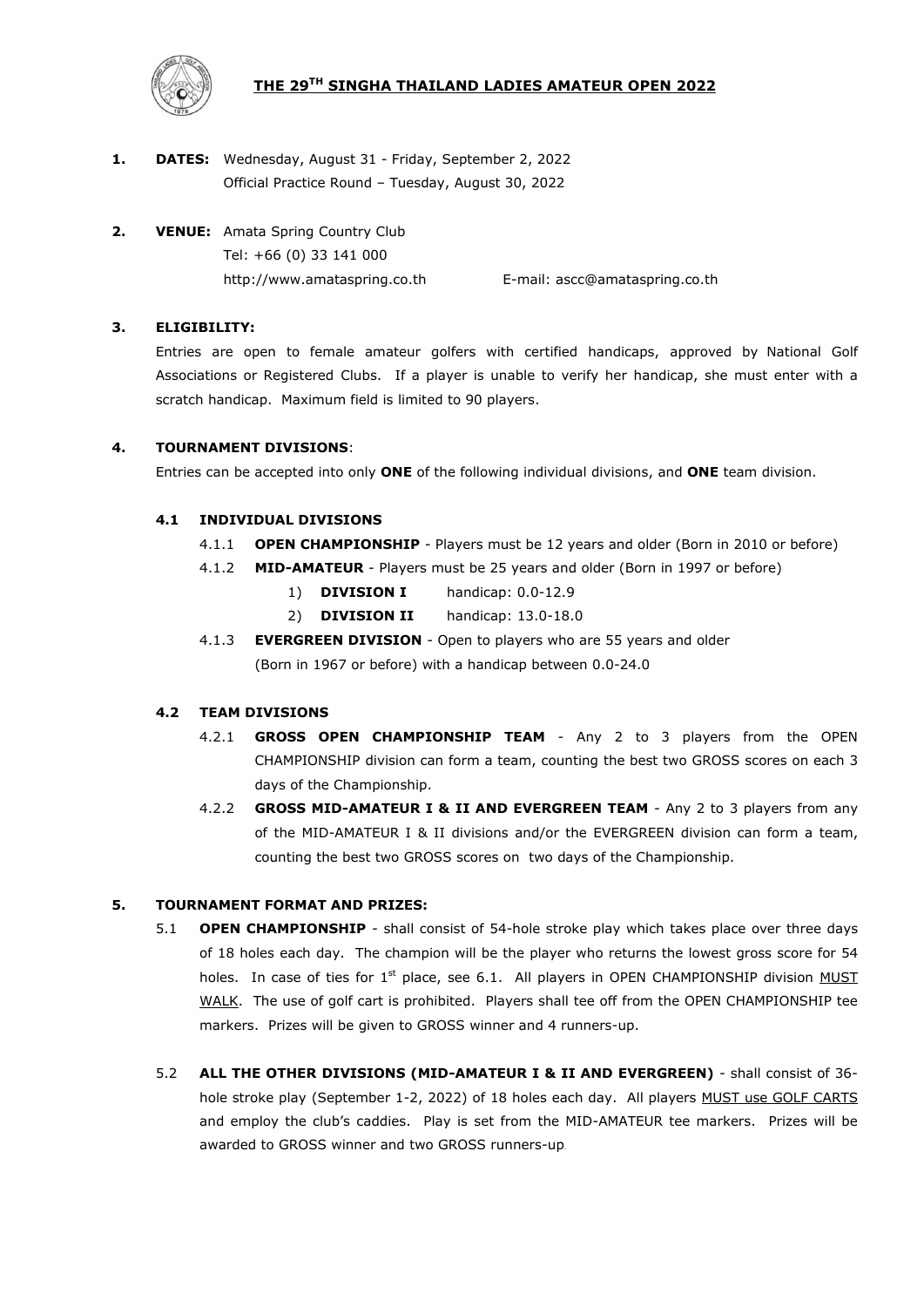- 5.3 **TEAM DIVISIONS** Open Championship Team Competition shall compete over three rounds of play. Mid-Amateur/Evergreen Team Competition shall compete over two rounds. All team competitions shall be run concurrently with the individual competitions.
	- 5.3.1 **OPEN CHAMPIONSHIP TEAM** The two best GROSS scores on each day will count. The champion will be the team with the lowest combined gross scores for 54 holes. Prizes will be awarded to the GROSS TEAM CHAMPION and 2 GROSS runners-up.
	- 5.3.2 **MID-AMATEUR I & II AND EVERGREEN TEAM** The two best GROSS scores on each day will count. The champion will be the team with the lowest combined gross scores for 36 holes. Prizes will be awarded to the GROSS TEAM CHAMPION and 2 GROSS runnersup.

# **6. IN CASE OF TIES:**

All queries shall be settled by the Tournament Committee whose decision shall be final.

## 6.1 **In the event of a tie for 5.1 (OPEN CHAMPIONSHIP)**

Ties for the first place will be decided by a sudden-death playoff. Ties for all the other places will be decided by scorecards' count back in the following order: the final 18-hole scores, the back 9 hole scores, the 18th hole scores, the 17th, the 16th... until the winner is decided.

## 6.2 **In the event of a tie for 5.2 (MID-AMATEUR I & II AND EVERGREEN)**

GROSS PRIZES - Ties are decided by scorecards' count back in the same order as in 6.1**.**

### 6.3 **In the event of a tie for 5.3.1 (OPEN CHAMPIONSHIP TEAM)**

The result shall be obtained from the combined gross scores on the final day of the course's last 9, 6, 3 or 1 hole of all counting scores.

6.4 **In the event of a tie for 5.3.2 (MID-AMATEUR I & II AND EVERGREEN TEAM)** Ties shall be decided as stated in 6.3

# **7. ENTRIES:**

7.1 Entries must reach the Tournament Director **on or before Thursday, August 11, 2022, 5pm Local Time.**

#### 7.2 **Entry Fee:**

#### **7.2.1 Individual Divisions:**

| 7.2.2 | <b>Team Divisions:</b> |                         | US\$ 20 PER PERSON |
|-------|------------------------|-------------------------|--------------------|
|       |                        | Mid-Amateur & Evergreen | US\$ 475           |
|       |                        | Open Championship       | US\$ 450           |

Above Entry Fees include the following items:

- 1) Green fees for Tuesday practice round (30<sup>th</sup> August), and all competition rounds
- 2) Caddie fees (Inclusive of daily gratuities) for Tuesday practice round (30<sup>th</sup> August), and all competition rounds
- 3) Golf carts for all rounds including practice for Mid-Amateur and Evergreen players ONLY.
- 4) Lunches from Tuesday to Friday at the golf course
- 5) Shuttles between golf course and official hotel
- 6) Tournament prizes, Souvenir items & Misc.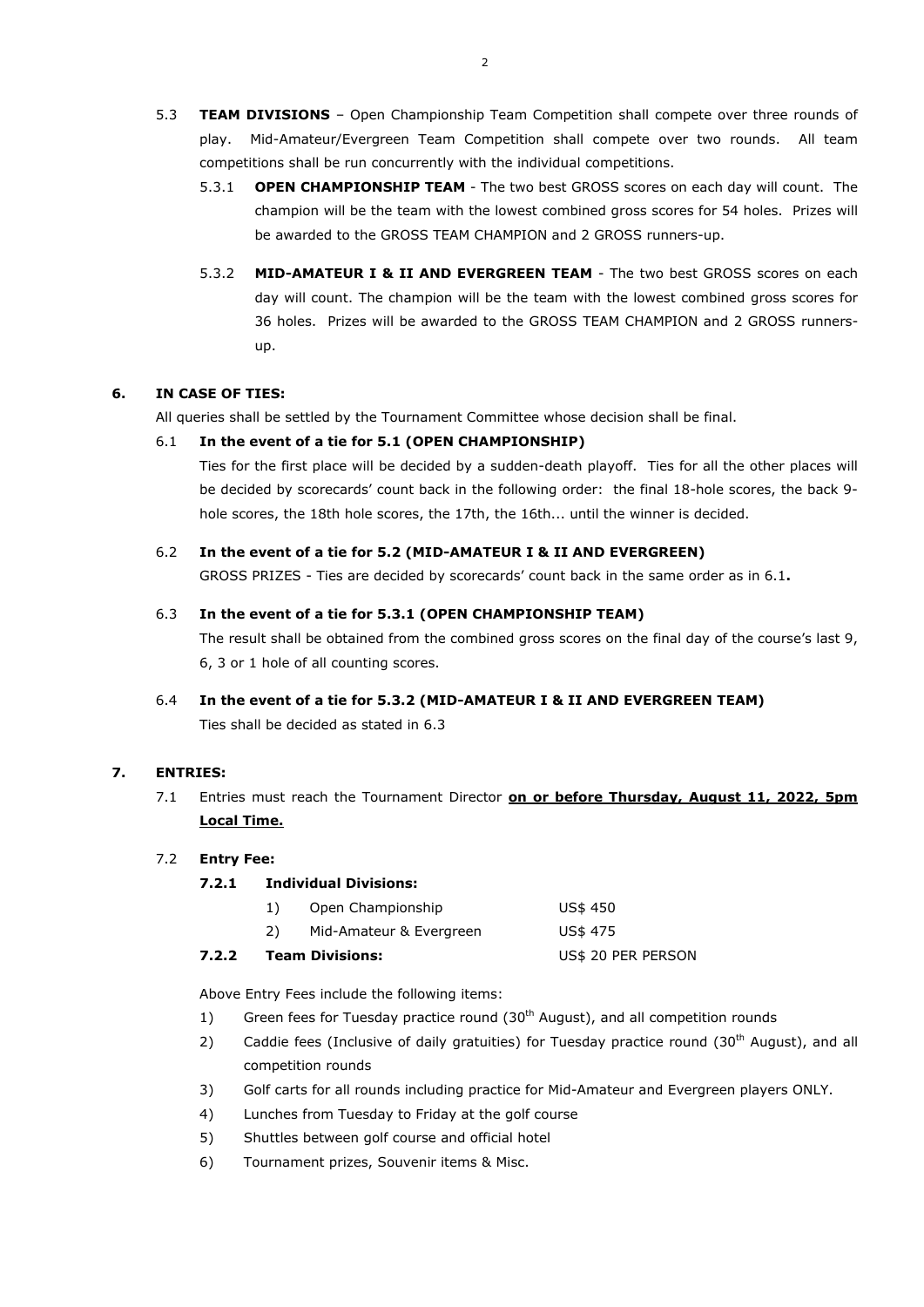# 7.3 **ENTRY TRANSFER:**

Full Entry Fee Amount plus the bank charge of US\$15, can be transmitted into the following bank account:

#### **Thailand Ladies Golf Association,**

A/C 059-3-00085-2 Siam Commercial Bank, Ploenchitr Branch Office 518/5 Ploenchitr Road, Maneeya Center, Bangkok 10330, Thailand SWIFT Code: SICOTHBK TEL: +66 (0) 2 255 8994-5 FAX: +66 (0) 2 255 6809

### **8. RULES, GOLF BALLS AND EQUIPMENT REGULATIONS**

All competitions are governed by the rules of the R&A and the USGA, and Tournament Local Rules (To be posted at the golf course and explained at Players' Meeting on August 30<sup>th</sup>). All players must abide by the R&A/USGA Conforming Golf Ball and Equipment Listings.

### **9. DISTANCE MEASURING DEVICES:**

That can only measure distances without slope adjustment feature are permitted.

### **10. CADDIES:**

All players must employ Amata Spring Country Club caddies only. No personal caddie is allowed.

## **11. SPECTATORS:**

Spectators are allowed to walk along the cart path. No communications are allowed between spectators and players.

### **12. GOLF CARTS**:

Golf carts are prohibited for players in the OPEN CHAMPIONSHIP division, but ARE MANDATORY for players in all the other divisions and are considered equipment.

### **13. PRACTICE ROUND AND PRACTICE FACILITIES:**

An official practice round is scheduled for Tuesday, August 30, 2022. Tee times (07.00 – 09.00) will be arranged by TALGA committee and distributed by Monday, August 22<sup>nd</sup> to all participants. Please note that Amata Spring Country Club is a private facility, all other prior practice rounds, if required, must be arranged through a club member at player's own cost.

Range balls can be purchased at the driving range. One tray of 40 balls cost 60 Baht

| 14. | <b>OFFICIAL HOTEL:</b> | <b>KANTARY AMATA BANGPAKONG</b>                           |        |             |
|-----|------------------------|-----------------------------------------------------------|--------|-------------|
|     | Address:               | 828 Moo 5, Klong Tamru, Muang, Chonburi 20000 Thailand    |        |             |
|     |                        | Tel: +66 (0) 38 109 455-6                                 |        |             |
|     |                        | https://www.kantarycollection.com/kantaryhotel-bangpakong |        |             |
|     | Room Type:             | Delux room                                                | Single | THB 1,800.- |
|     |                        |                                                           | Twin   | THB 2,000.- |

\* All rates are net per room per night inclusive of ABF, 10% service charge and VAT.

**Airport Transfer to the hotel** – Should be booked in advance. The trip by a van is 2,000 per 6 persons per trip.